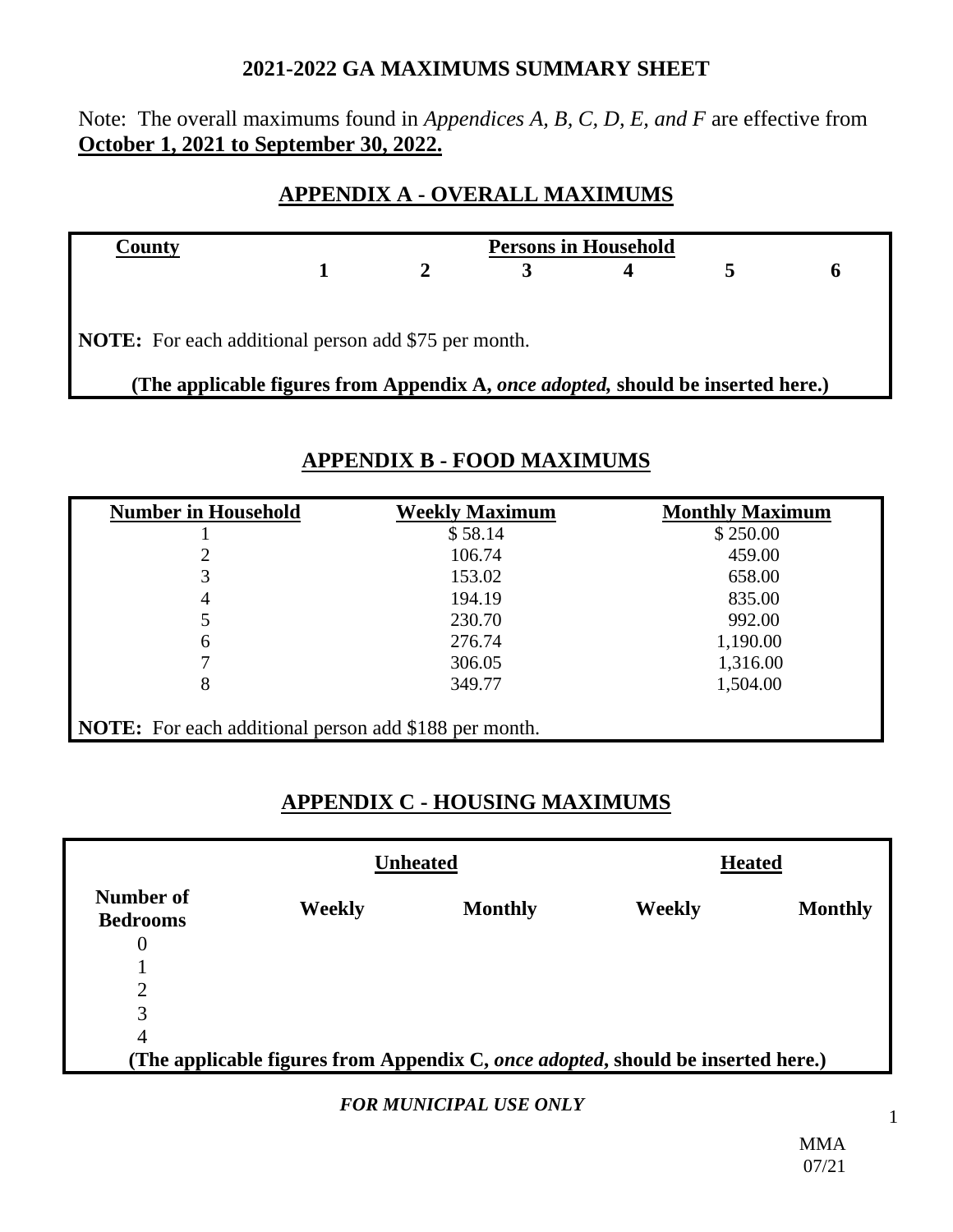## **APPENDIX D - UTILITIES**

# **ELECTRIC**

**NOTE:** For an electrically heated dwelling also see "Heating Fuel" maximums below. But remember, an applicant is **not automatically** entitled to the "maximums" established—applicants must demonstrate need.

**1) Electricity Maximums for Households** *Without Electric Hot Water***:** The maximum amounts allowed for utilities, for lights, cooking and other electric uses *excluding* electric hot water and heat:

| <b>Number in Household</b>                                    | Weekly  | <b>Monthly</b> |
|---------------------------------------------------------------|---------|----------------|
|                                                               | \$14.00 | \$60.00        |
| 2                                                             | \$15.70 | \$67.50        |
| 3                                                             | \$17.45 | \$75.00        |
| 4                                                             | \$19.90 | \$86.00        |
| 5                                                             | \$23.10 | \$99.00        |
| 6                                                             | \$25.00 | \$107.00       |
| <b>NOTE:</b> For each additional person add \$7.50 per month. |         |                |

**2) Electricity Maximums for Households** *With Electrically Heated Hot Water***:** The maximum amounts allowed for utilities, hot water, for lights, cooking and other electric uses *excluding* heat:

| <b>Number in Household</b>                                     | Weekly  | <b>Monthly</b> |  |
|----------------------------------------------------------------|---------|----------------|--|
|                                                                | \$20.65 | \$89.00        |  |
| 2                                                              | \$23.75 | \$102.00       |  |
| 3                                                              | \$27.70 | \$119.00       |  |
|                                                                | \$32.25 | \$139.00       |  |
| 5                                                              | \$38.75 | \$167.00       |  |
| 6                                                              | \$41.00 | \$176.00       |  |
| <b>NOTE:</b> For each additional person add \$10.00 per month. |         |                |  |

**NOTE:** For electrically heated households, the maximum amount allowed for electrical utilities per month shall be the sum of the appropriate maximum amount under this subsection and the appropriate maximum for heating fuel as provided below.

## **APPENDIX E - HEATING FUEL**

| <b>Month</b> | <b>Gallons</b> | <b>Month</b> | <b>Gallons</b> |
|--------------|----------------|--------------|----------------|
| September    | 50             | January      | 225            |
| October      | 100            | February     | 225            |
| November     | 200            | March        | 125            |
| December     | 200            | April        | 125            |
|              |                | May          | 50             |

*FOR MUNICIPAL USE ONLY*